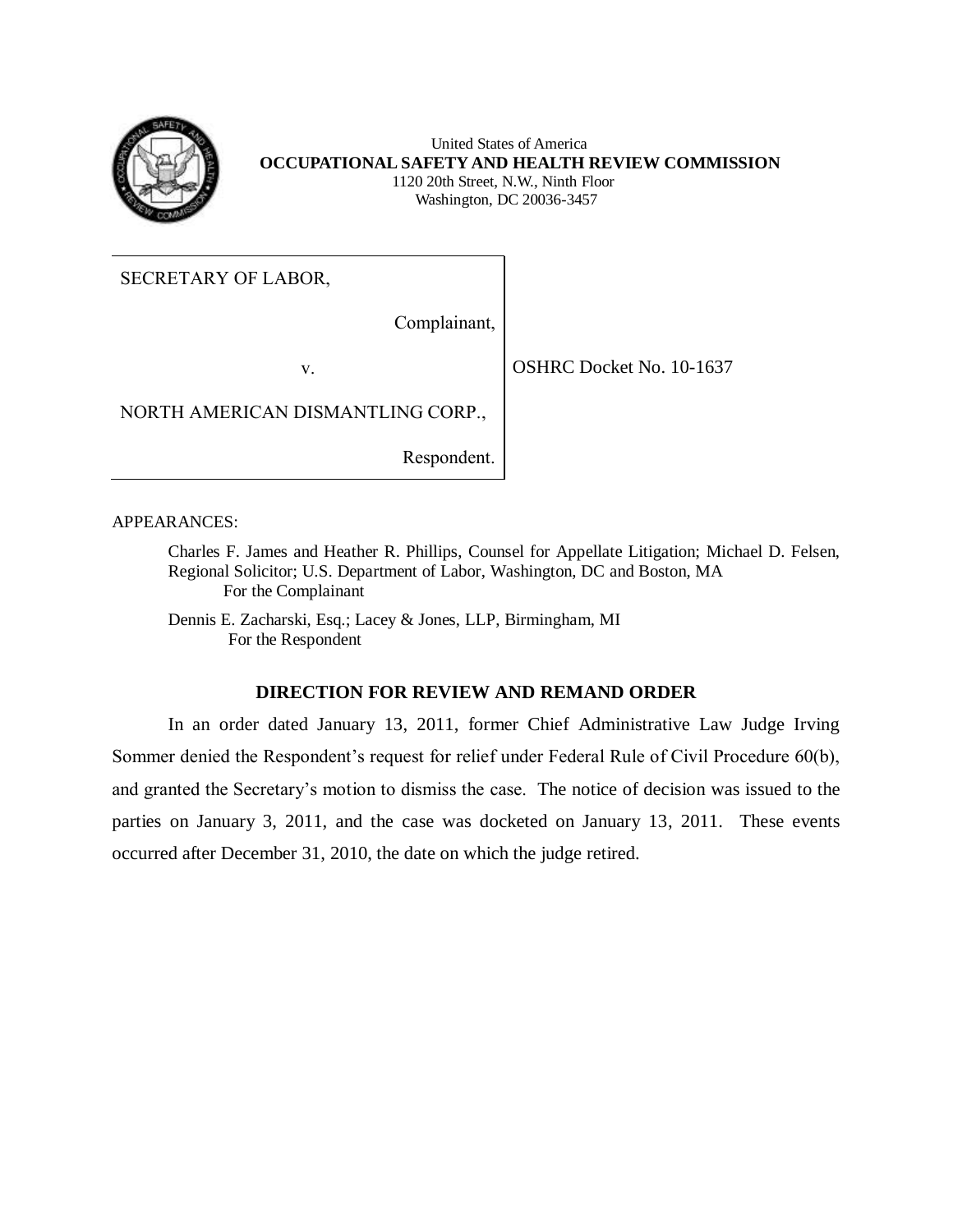We therefore direct this case for review and remand it to the Acting Chief Administrative Law Judge to address this discrepancy and to take any further action warranted under the circumstances.<sup>1</sup>

SO ORDERED.

 $\sqrt{s}/\sqrt{s}$ 

 Thomasina V. Rogers Chairman

 $/\text{S}/$ Horace A. Thompson III Commissioner

 $\sqrt{s/2}$ 

Cynthia L. Attwood

Dated: February 8, 2011 Commissioner

 $\overline{a}$ 

 $1$  We note that although our action in this matter does not address the issues Respondent raised in its Petition for Discretionary Review, Commission Rule 91, 29 C.F.R. § 2200.91, pertaining to petitions for discretionary review, would apply to the judge's disposition of this matter on remand.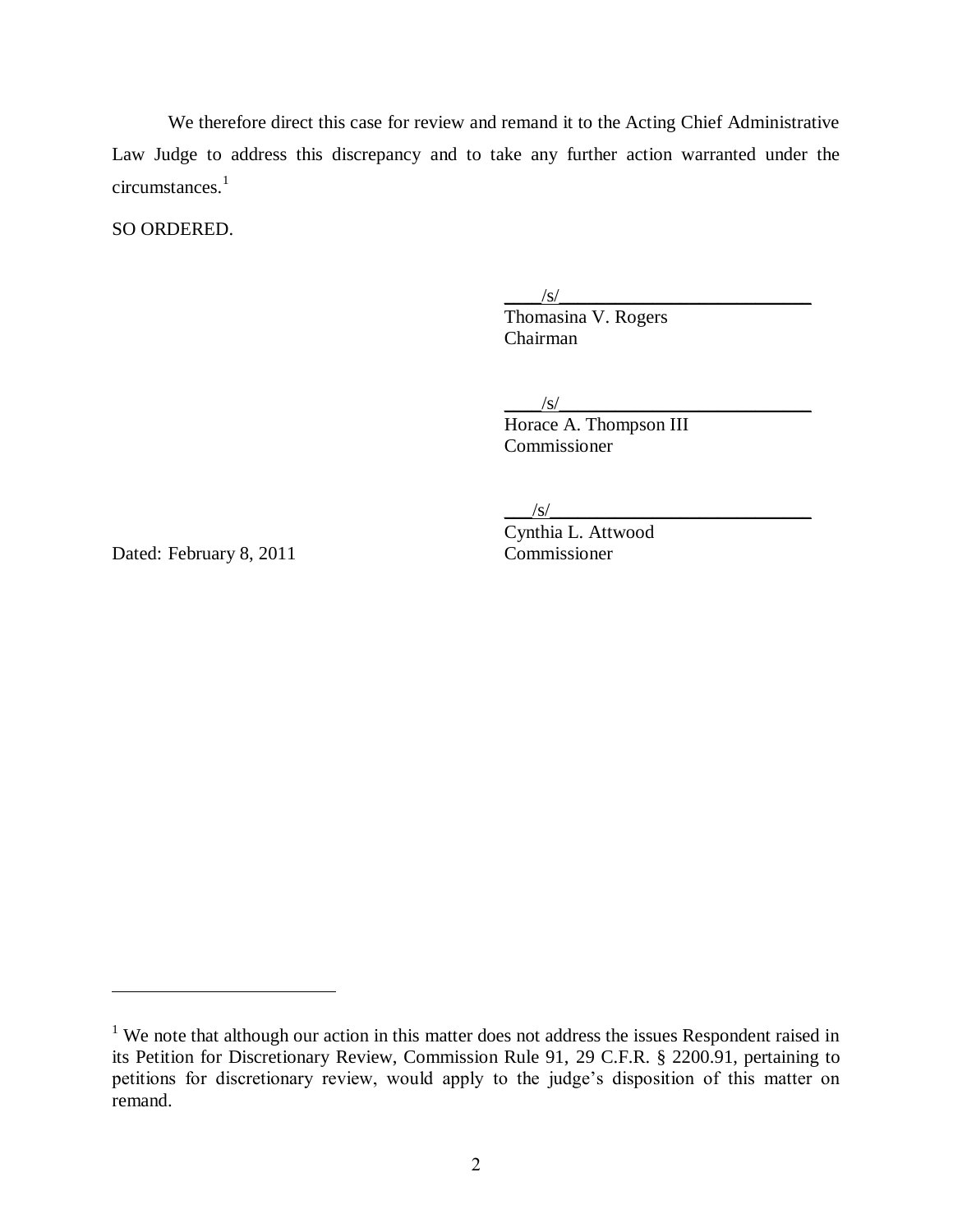

 **United States of America OCCUPATIONAL SAFETY AND HEALTH REVIEW COMMISSION 1120 20th Street, N.W., Ninth Floor Washington, DC 20036-3457** 

| SECRETARY OF LABOR,        |  |
|----------------------------|--|
| Complainant,               |  |
|                            |  |
| V.                         |  |
| NORTH AMERICAN DISMANTLING |  |
| CORP.,                     |  |
| Respondent.                |  |

OSHRC DOCKET NO. 10-1637

Before: Irving Sommer Chief Judge

## *DECISION AND ORDER*

This proceeding is before the Occupational Safety and Health Review Commission ("the Commission") under section 10(c) of the Occupational Safety and Health Act of 1970, 29 U.S.C. § 651 *et seq*. ("the Act"), to determine whether the Secretary's motion to dismiss Respondent's late notice of contest should be granted. Respondent has filed a response to the Secretary's motion.

## *Background*<sup>1</sup>

North American Dismantling Corp. ("NADC") is a demolition contractor with its main office in Lapeer, Michigan. NADC owned a pulp mill in Berlin, New Hampshire, and, in September 2007, NADC was engaged in demolishing the pulp mill. Part of the project involved demolishing three large smokestacks at the mill. NADC hired Dykon Explosive Demolition ("Dykon") to do this work. On

<sup>&</sup>lt;sup>1</sup>The background that follows is taken from the affidavits of the OSHA Compliance Officer ("CO") who inspected the site and the Assistant Area Director ("AAD") of the OSHA office that issued the subject citation. Attached to the AAD's affidavit are copies of various documents. These include the citation and the certified mail receipt showing that NADC signed for the citation on January 23, 2008. They also include a notice from OSHA to NADC on March 17, 2008, stating that payment of the penalties was past due, and NADC's check to the U.S. Department of Labor, dated April 3, 2008, in payment of the penalties. Finally, they include letters from NADC's counsel dated July 30, 2010, and August 20, 2010.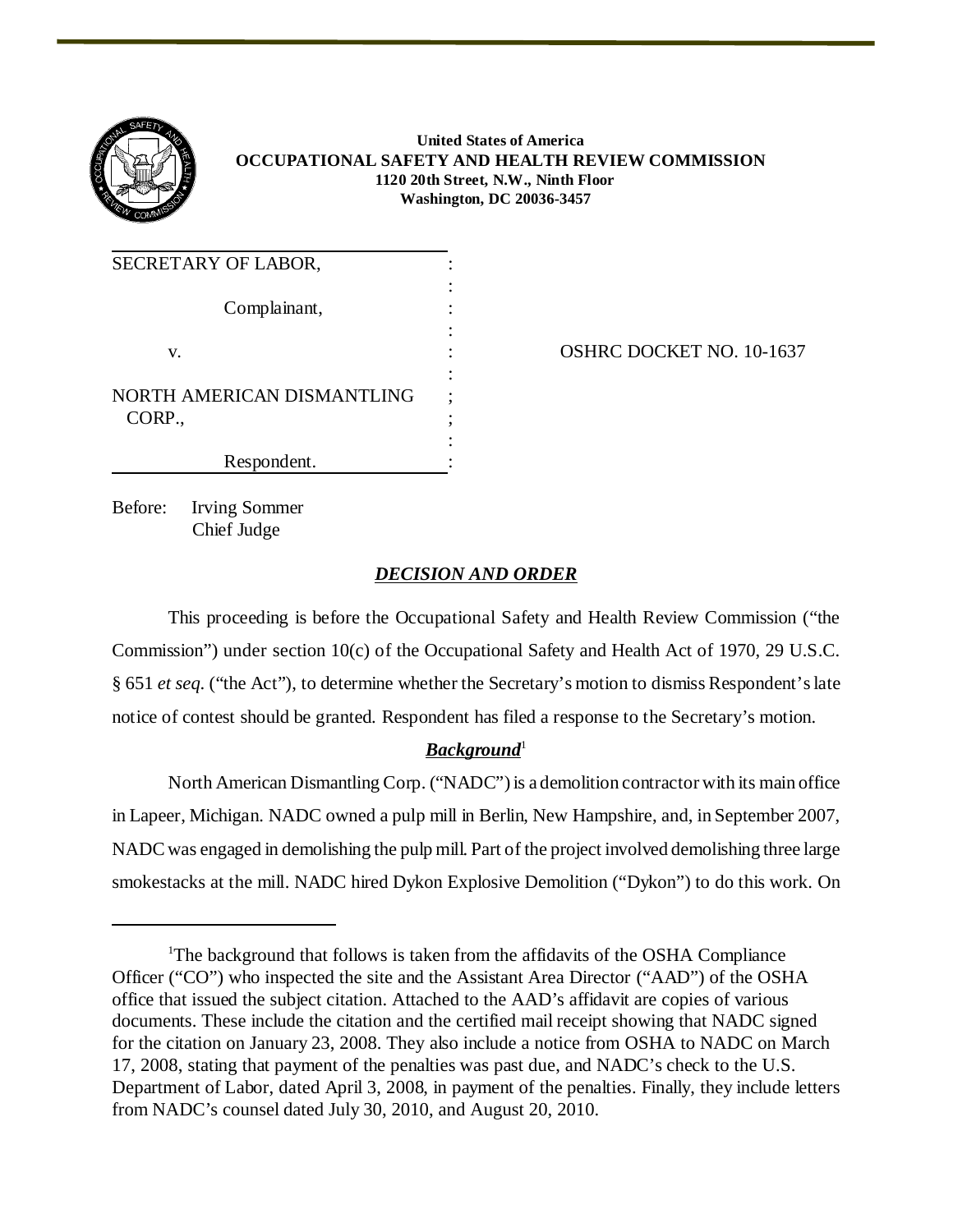September 15, 2007, Dykon set explosives at the base of each smokestack. Dykon then detonated the smokestacks one at a time. The first two came down without incident. The third, however, failed to collapse. Five to ten minutes after the third smokestack was detonated, Greg Goscenski, NADC's site superintendent, entered the blast site along with an employee of Dykon. The two individuals inspected the smokestack's condition, after which the Dykon employee set a new package of explosives at the base of the smokestack. They then left the area and the new charges were detonated. The smokestack again failed to collapse. After waiting five to ten minutes, Mr. Goscenski and another employee of NADC entered the blast site to inspect the smokestack. Mr. Goscenski saw that the previous detonations had exposed several strands of reinforcing steel rebar at the base of the smokestack. With the help of the second NADC employee, Mr. Goscenski used a cutting torch to cut the rebar in order to weaken the structure. After two or three of the rebar strands were cut, the smokestack began to collapse. The two employees fled the structure as it fell, and, fortunately, both escaped uninjured. The local news media covered the incident, which resulted in a referral to the Concord, New Hampshire OSHA office. A CO from that office inspected the site on September 17, 2007. The CO held an opening conference with Mr. Goscenski, and the two walked together through the project area. Mr. Goscenski described the circumstances of the incident to the CO, including how he had to flee from the area when the smokestack fell.

As a result of the inspection, OSHA issued a Citation and Notification of Penalty ("Citation") to NADC. Item 1 alleged a violation of section 5(a)(1) of the Act, for employee exposure to hazards from falling debris when they entered the blast site and attempted to weaken the damaged smokestack. Item 2 alleged a violation of 29 C.F.R. 1910.910(b), due to employees not waiting a sufficient amount of time before entering the blast area, which exposed them to smoke and fumes from the blasting work. Each item proposed a penalty of \$1,500.00. OSHA mailed the Citation to NADC at its Lapeer, Michigan address by certified mail. NADC received and signed for the Citation on January 23, 2008. The Act requires the employer to notify the Secretary of its intent to contest a citation within 15 working days of receipt, and the failure to file a timely notice of contest ("NOC") results in the citation becoming a final order of the Commission by operation of law. Based upon the date it received the Citation, NADC was required to file its NOC by February 13, 2008. NADC did not file an NOC by that date. On March 17, 2008, the Concord OSHA office sent NADC a letter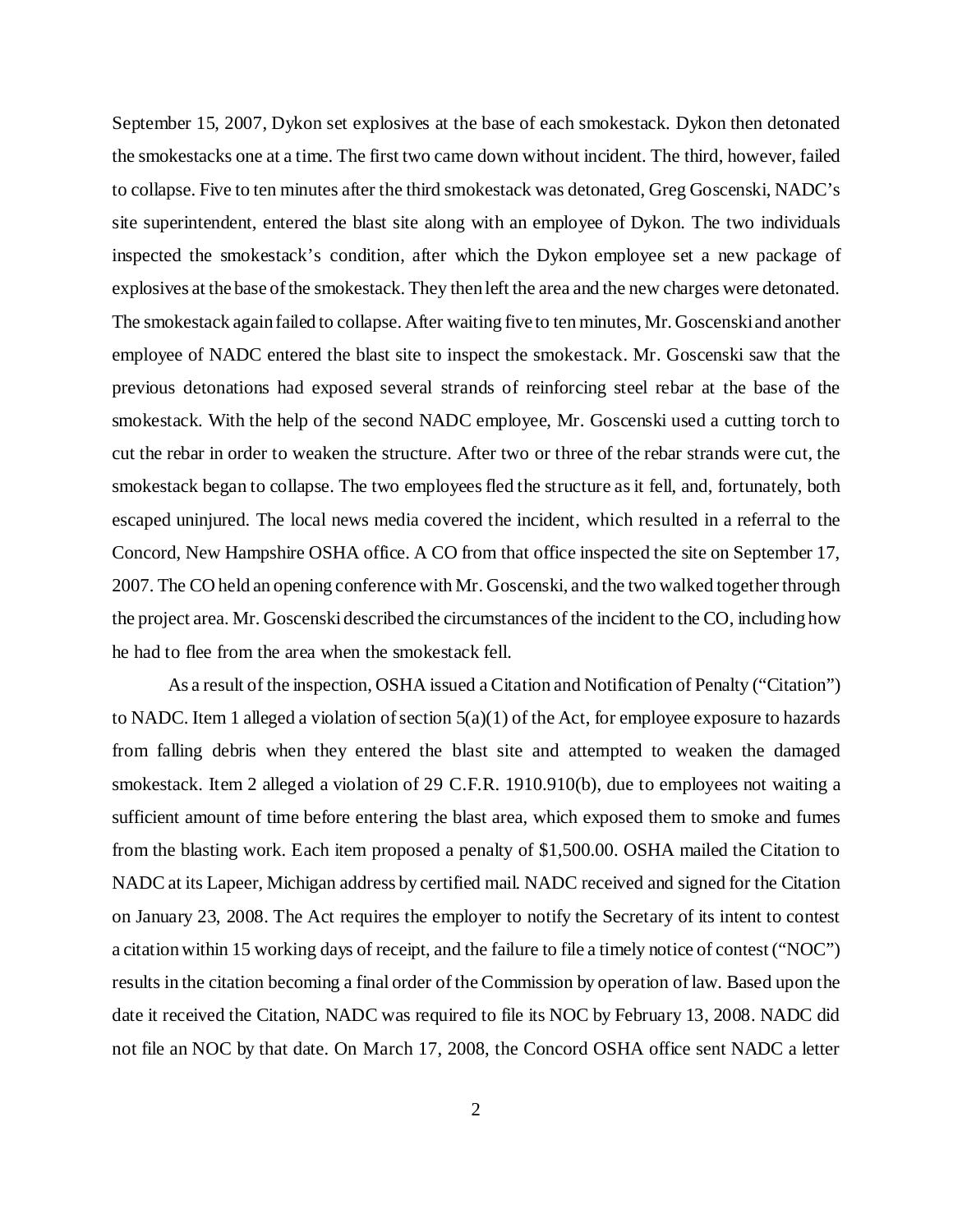advising that the penalties assessed were past due. The letter was mailed to NADC's address in Lapeer, Michigan. On April 10, 2008, the Concord OSHA office received a check from NADC for the full amount due. The OSHA office closed the case shortly thereafter.

On July 30, 2010, NADC's counsel wrote to OSHA and requested a review of the "facts" set out in the letter. The letter stated that NADC had just discovered the Citation during an internet search. Among the allegations in the letter were the following: (1) that the cited offenses did not involve NADC, but Dykon, which had "complete control and performed the work on the subject property;" (2) that, unknown to NADC's management, an agent of OSHA had visited the site to investigate the September 15, 2007 incident; and (3) that, also unknown to NADC's management, a series of clerical errors by office staff caused the Citation to be misdirected and the delinquency notice from OSHA to be sent to an independent safety contractor on the project, who directed that the penalties be paid. The letter asserted that the Citation had been issued and the fines paid after a series of mistakes and requested that the Citation be reversed or withdrawn.

On August 20, 2010, NADC's counsel wrote to the Commission. The letter stated that NADC had directed him to contact OSHA in an effort to "rectify an error that was caused by a clerical mistake and resulted in final entry of a Citation" against NADC. The letter further stated that he (counsel) was attempting to "have the final entry of the Citation set aside and the case re-opened to permit my client the opportunity to present its case and prove they are not guilty of any violation." The letter enclosed a copy of the July 30, 2010 letter. It also requested advice on the most expeditious means to employ to permit reconsideration of the case.

The Commission docketed this matter on August 27, 2010. The Secretary filed her motion to dismiss on November 24, 2010. NADC filed its response on December 14, 2010.

## *Discussion*

The record plainly shows that NADC's NOC letter was not filed within the 15-day contest period set out in the Act. An otherwise untimely NOC may be accepted, however, where the delay in filing was caused by deception on the part of the Secretary or her failure to follow proper procedures. A late filing may also be excused under Federal Rule of Civil Procedure 60(b) ("Rule 60(b)"). *See Branciforte Builders, Inc.*, 9 BNA OSHC 2113, 2117 (No. 80-1920, 1981). Rule 60(b) sets out six potential grounds for relief from the entry of a final order: "(1) mistake, inadvertence,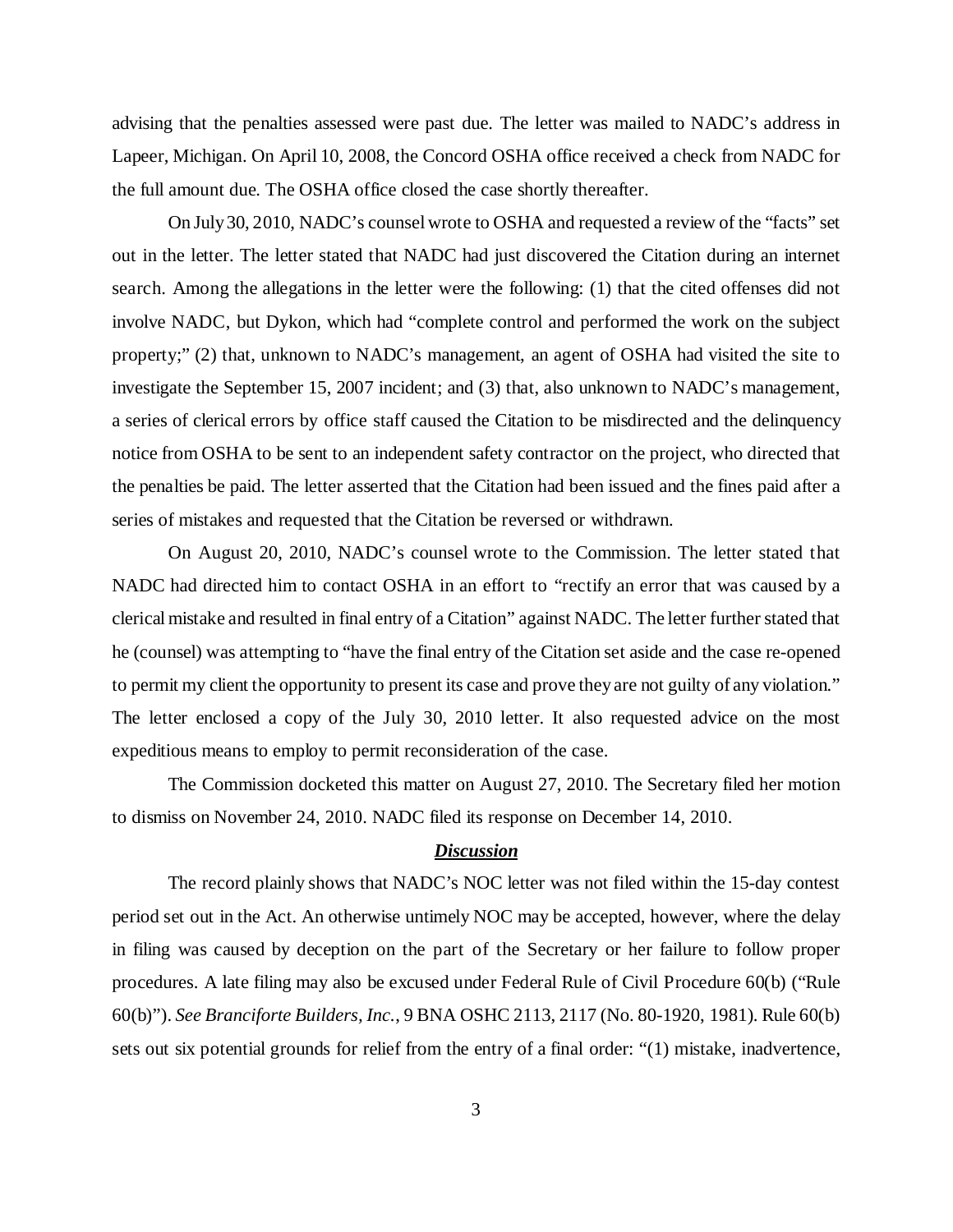surprise, or excusable neglect; (2) newly discovered evidence ... ; (3) fraud ... , misrepresentation, or misconduct by an opposing party; (4) the judgment is void; (5) the judgment has been satisfied ... ; or (6) any other reason that justifies relief." For relief under  $(1)$ ,  $(2)$  or  $(3)$ , the employer must file its motion within one year of the final order date. There is no specific time frame for motions filed under (4), (5) and (6), but such motions must be filed "within a reasonable time." *See* Rule 60(c)(1). The moving party has the burden of proving it is entitled to Rule 60(b) relief.

NADC claims that it qualifies for relief under subsection 60(b)(6), which provides relief for "any other reason that justifies relief." The Secretary points out, however, that that subsection is a catch-all provision and is only appropriate when subsections (1) through (5) do not apply. *Claremont Flock Corp. v. Alm, 281 F.3d 297, 298-99 (1<sup>st</sup> Cir. 2002) ("<i>Claremont*"). To justify relief under 60(b)(6), a party must show "'extraordinary circumstances' suggesting that the party is faultless in the delay." *Pioneer Inv. Serv. v. Brunswick Assoc.*, 507 U.S. 380, 393 (1993) ("*Pioneer*")."If a party is 'partly to blame,' Rule  $60(b)(6)$  relief is not available to that party; instead, 'relief must be sought within one year under subsection (1) and the party's neglect must be excusable."' *Claremont* at 299, quoting *Pioneer* at 393. The Secretary notes that NADC by its own admission was to blame for the delay. Specifically, NADC states in its July 30, 2010 letter that the Citation was received by a clerk in NADC's office in Lapeer, Michigan on January 23, 2008. It also states that the Citation was then sent to the project site, where it was apparently "boxed up" without any notice to or action by management. NADC further states that the delinquency notice from OSHA was received in the Lapeer office on March 24, 2008, and was sent to an independent safety contractor on the project, who directed the penalties to be paid. NADC asserts that this action was also taken without any notice to its management and that the contractor mistakenly identified the penalties as having to do with "some earlier project site testing." *See* NADC's July 30, 2010 letter, p. 2. In view of NADC's statements in its letter, it does not qualify for relief under subsection  $60(b)(6)$ .

As the Secretary notes, even if the request for relief was not time-barred by Rule  $60(c)(1)$ , NADC's neglect was not "excusable." The Commission evaluates claims of "excusable neglect" under the test set out in *Pioneer, supra*, at 395. Pursuant to that test, the Commission takes into account all relevant circumstances, including (1) the danger of prejudice to the opposing party, (2) the length of the delay and its potential impact on judicial proceedings, (3) the reason for the delay, including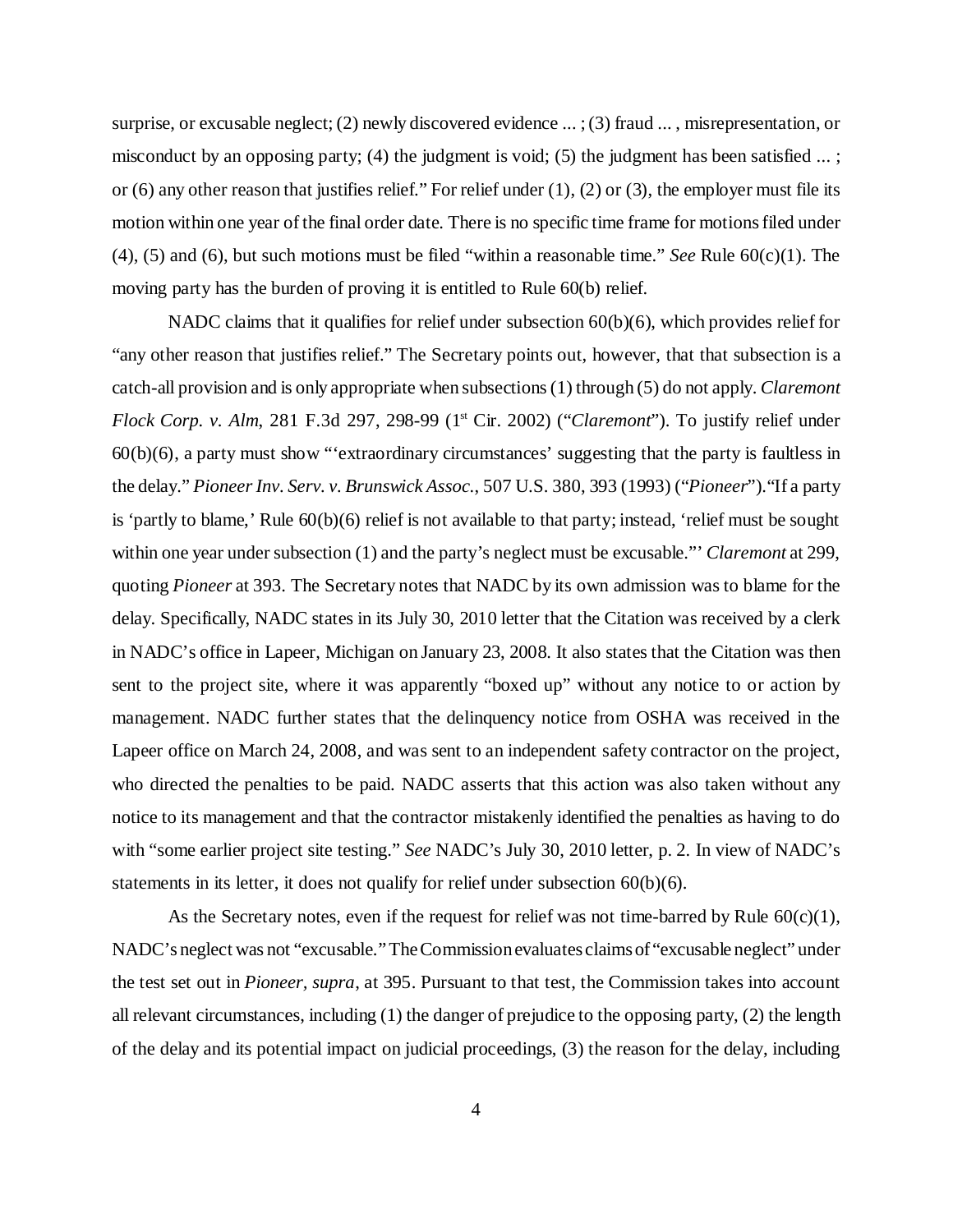whether it was within the reasonable control of the movant, and  $(4)$  whether the movant acted in good faith. *Northwest Conduit Corp.*, 18 BNA OSHC 1948, 1950 (No. 97-0851, 1999). The Commission has held that the "reason for the delay, including whether it was within the reasonable control of the movant," is a "key factor" and, in appropriate circumstances, the dispositive factor. *A.W. Ross, Inc.*, 19 BNA OSHC 1147, 1148 (No. 99-0945, 2000); *CalHar Constr., Inc.*, 18 BNA OSHC 2151, 2153 (No. 98-0367, 2000).

The two and one-half year delay in filing the NOC in this case was clearly unreasonable. Such a delay would obviously prejudice the Secretary and have an impact on judicial proceedings in this matter. Such a delay also renders NADC's good faith questionable at the very least. As to the reason for the delay, including whether it was within the reasonable control of the movant, NADC blames the late filing on mishandled documents and errors by its clerical personnel. However, the Commission expects employers to maintain orderly procedures for handling important documents. *NYNEX*, 18 BNA OSHC 1967, 1970 (No. 95-1671, 1999) (quoting *Louisiana-Pacific Corp.*, 13 BNA OSHC 2020, 2021 (No. 86-1266, 1989)). The Commission has thus not granted relief when the negligent handling of the citation occurred in the employer's own office. *J.F. Shea Co.*, 15 BNA OSHC 1092, 1094 (No. 89-0976, 1991). The Commission, in fact, "has consistently denied relief to employers whose procedures for handling documents were to blame for late filings." *E.K. Constr.*, 15 BNA OSHC 1165, 1166 (No. 90-2460, 1991). *See also Stroudsburg Dyeing & Finishing*, 13 BNA OSHC 2058 (No. 88-1830, 1989). In light of the foregoing, NADC is not entitled to relief on the basis of "excusable neglect."

Finally, I agree with the Secretary that NADC does not have a meritorious defense to the Citation. NADC claims that Dykon had control of the site and was responsible for the cited conditions. In support of this claim, NADC has included with its response an affidavit of Mr. Goscenski, NADC's superintendent at the job site. The statements in Mr. Goscenski's affidavit are in many respects contrary to those in the affidavit of the CO who inspected the site. I find the CO's statements to be more trustworthy. The CO's affidavit was made with personal knowledge of what he saw at the site two days after the incident and what Mr. Goscenski told him at that time. And, the CO's job was to inspect the site to determine if violations had occurred, based on his observations